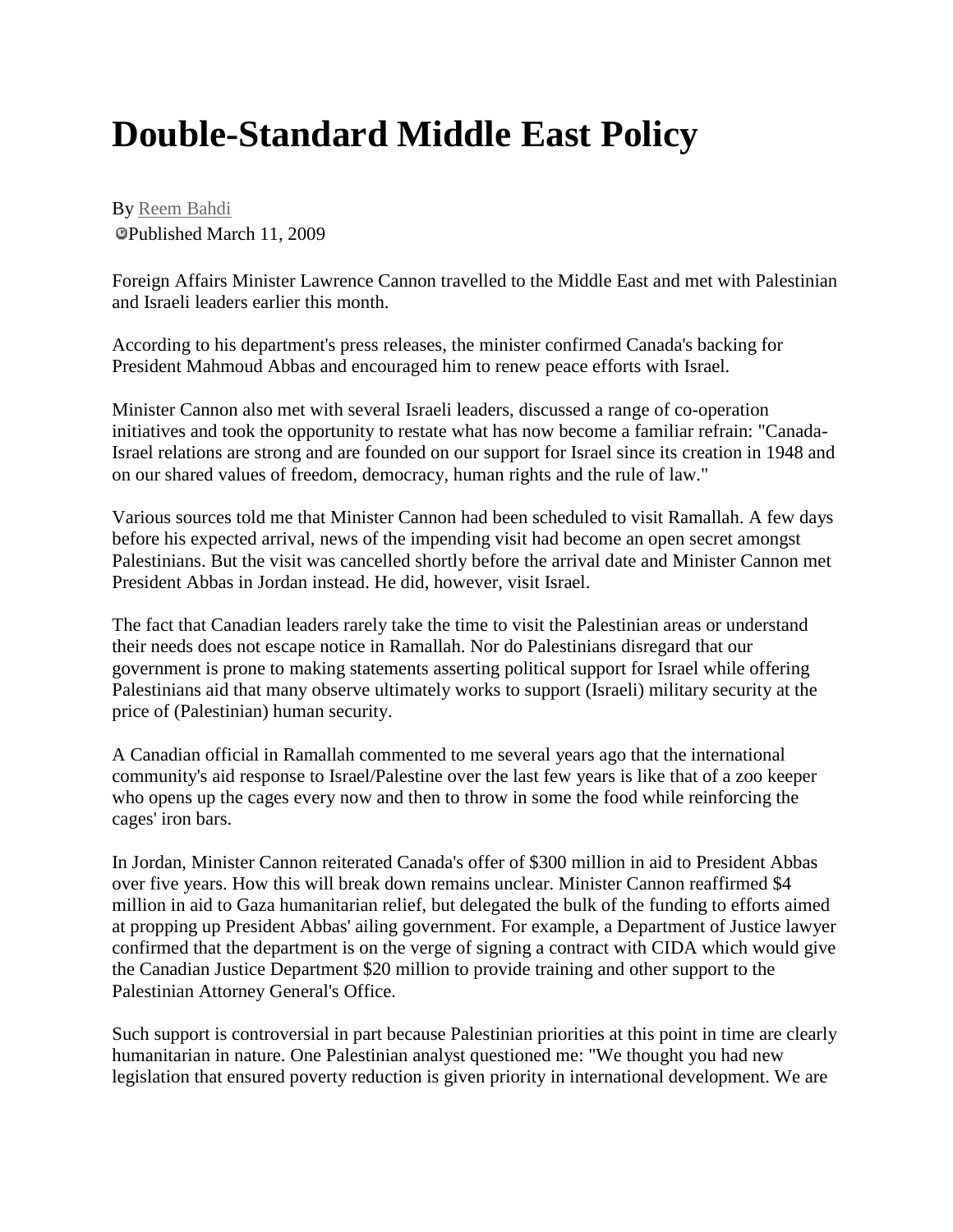surprised to see aid to the Prosecution and similar ideas being rushed through so quickly. Is it political?"

Others pointed to the disconnect between our political statements, which stress justice and building the rule of law, and the way in which Palestinians experience the rule of law. For Palestinians, law is largely an instrument of oppression.

While in Ramallah, I arranged a visit to an Israeli Military Court as part of my work on Juvenile Justice. Palestinians within the West Bank and Gaza charged by Israelis appear before military courts that provide virtually no due process rights and are presided over by a military judge. Israelis who commit crimes are tried before regular Israeli court with full due process rights. A recent review of the Israeli military court system found that almost 100 per cent of the accused are found guilty and that the average hearing lasts approximately two minutes.

I watched a teenager being brought into the court room. Contrary to international norms, his legs were bound in chains. I was surprised to learn of the charges against him—throwing stones. In an era where, according to some, white phosphorous can be dropped in droves from the sky without violating the rule of law, it seemed absurd that this boy should be shackled and made to stand before a military authority for throwing stones in an act of resistance and defiance against military occupation.

He was a thin boy, barely taller than my own 11-year-old son and slighter in build. His mother, who happened to be sitting next to me at the back of the court room, told me that he was not yet 16 and had two years to finish his tawjihi (high school) diploma.

We waited together for the child to be sentenced. A plea bargain brought him four and a half months and a 500-sheckle fine in addition to time already served. She teared up. He would lose his year in school and she now had to cobble together money for a fine from relatives who shared her home in Jalazon Refugee Camp.

The defence attorney, a weary looking Palestinian lawyer, tried to comfort her by noting that most boys get harsher sentences that can range into several years for the same stone-throwing offence. "It's a good thing this is his first time charged," he said, mustering a smile.

How can Canada talk about supporting the rule of law while ignoring such Israeli practices? I am asked this question by all manner of Palestinian citizens.

President Abbas, meanwhile, is discussing the prospects of a unity government with Hamas. Hamas appears to have gained popularity following Israel's military operation, Operation Cast Lead, which was launched on Dec. 27. If it comes to pass, a Palestinian unity government will be formed by the end of March. Minister Cannon announced that funding to Palestinians will support Abbas's government. Presumably the funding will not be delivered if President Abbas enters into a unity government agreement with Hamas because Canadian law considers Hamas a terrorist organization.